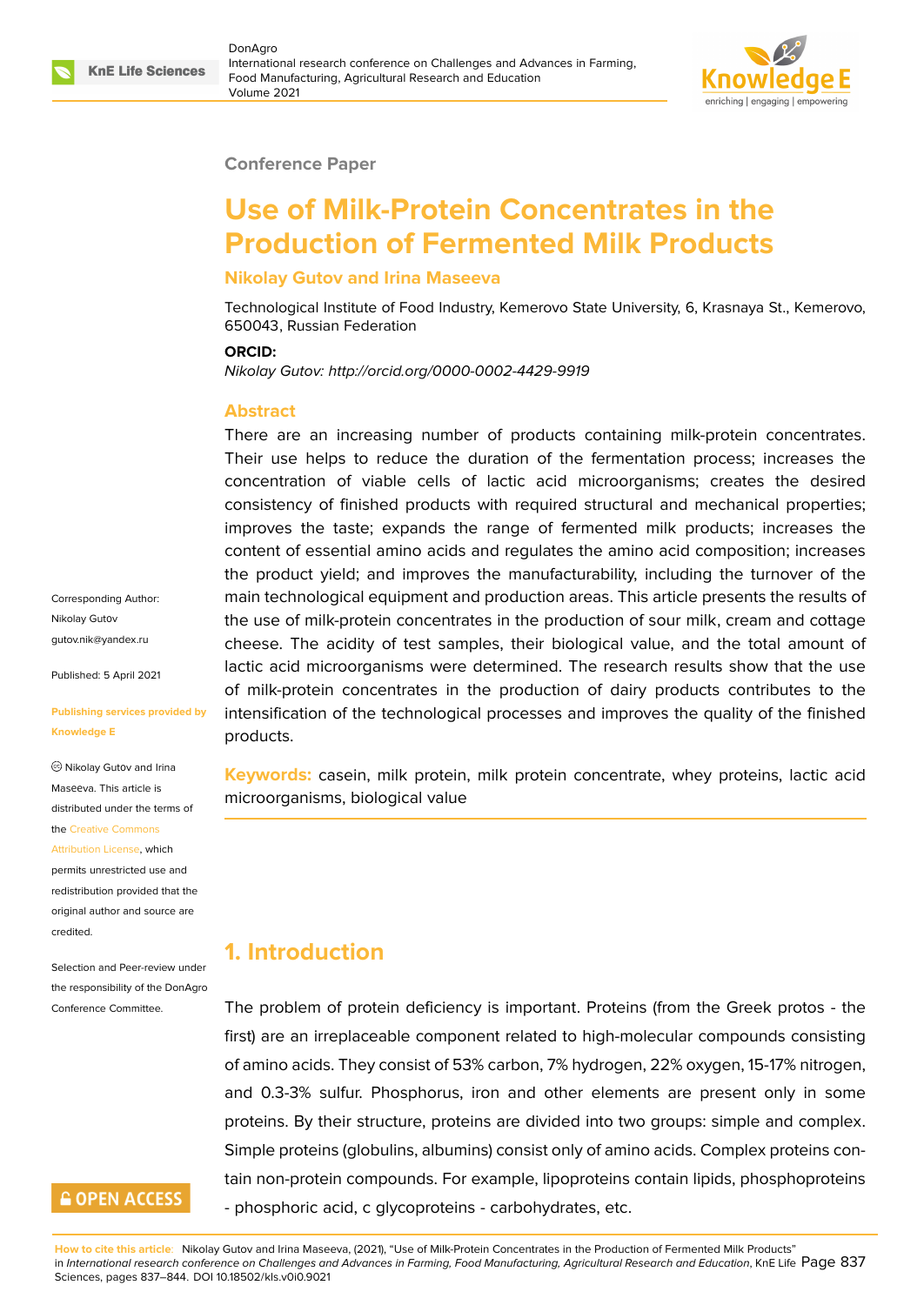Proteins are not capable of accumulating in the human body, and they lack the ability to synthesize from other food substances. As a result, proteins are an indispensable component in human nutrition. Serious problems in the activity of endocrine glands, changes in the blood composition, a decrease in human intellectual activity, slow development of children, and a decrease in resistance to various infections occur due to a deficiency of proteins in the body [1].

There are complete proteins (containing all 8 essential amino acids) and defective ones. Dairy products, meat, fish, poultry, and eggs are a source of complete proteins. Vegetable food belongs to the source [of](#page-7-0) defective proteins. It is necessary to take into account that in the intestine more than 90% of amino acids are absorbed from the proteins of animal products, and 60-80% - from vegetables. Proteins of dairy products, fish, meat, bread and cereals are rapidly digested. This aspect is of great importance for therapeutic diets and nutrition of a healthy person. For a rational diet, it is necessary to combine animal and plant products, thereby improving the balance of amino acids. One of the ways to resolve this issue is the market of dairy products enriched with milk-protein concentrates (MPC) [2].

Milk-protein concentrates are obtained from skim milk, buttermilk and milk serum or their mixtures by removing water and ballast substances - lactose, mineral salts and biologically active substances wi[th](#page-7-1) a simultaneous concentration of protein at the level of 15-85%. Depending on the mass fraction of dry substances, milk-protein concentrates are sub-divided into liquid (pasty) and dry. Liquid and dry MPC have different types of protein (casein, whey milk-protein concentrates, coprecipitates) and solubility in water (soluble and insoluble) [3].

Along with concentrates, products containing protein concentrates as a basic ingredient for existing and developed technologies of innovative dairy products are popular [4].

### **2. Purpose**

The purpose of this article is to study the possibility of using milk-protein concentrates in the production of sour milk and cream and cottage cheese and their influence on the intensification of technological processes and quality of dairy products.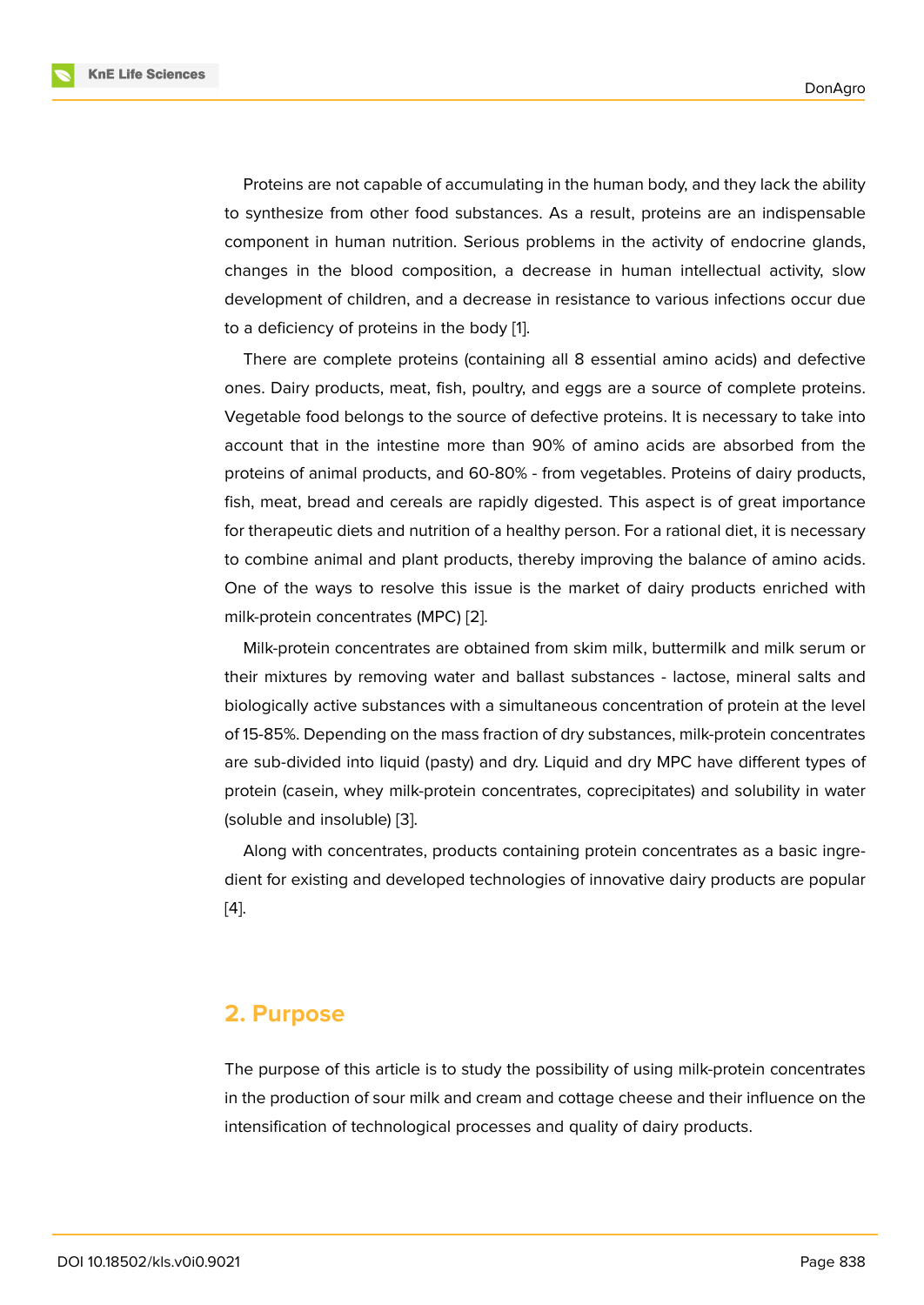

# **3. Research Object and Methods**

The objects of research were samples of sour milk and cream and cottage cheese produced with the addition of milk-protein concentrates in the laboratory of the Department of Technology of Animal Food Products, Kemerovo State University.

When determining the acidity of sour milk, sour cream and cottage cheese samples during fermentation, a method based on the neutralization of free acids, acid salts and free acid groups was used in accordance with GOST R 54669- 2011 "Milk and milk processing products. Acidity determination methods".

The biological value of the prototypes was determined by the amino acid scoring method.

The total number of lactic acid microorganisms was determined in accordance with GOST 10444.11-89 "Food products. Methods for the determination of lactic acid microorganisms".

# **4. Results and Discussion**

At the first stage, the composition of milk-protein concentrates in sour milk and cream and cottage cheese was studied: the content of whey proteins and casein proteins. The results are shown in Table 1.

| Name of protein fractions                      | Name of milk-protein concentrate |                                        |                                        |                           |                   |                                    |                |
|------------------------------------------------|----------------------------------|----------------------------------------|----------------------------------------|---------------------------|-------------------|------------------------------------|----------------|
|                                                | Neo-<br>prolact U<br>(1)         | Promilk<br>Kappa<br>Opti-<br>mum<br>85 | Ingredia<br>Prodiet<br>S <sub>25</sub> | <b>Promilk</b><br>852 FB1 | Promilk<br>802 FB | <b>Promilk</b><br>Kappa<br>Optimum | Promilk<br>870 |
| Whey proteins,% of total protein<br>content    | 43.75                            | 27.87                                  |                                        |                           | 75.31             | 9.59                               | 12.37          |
| Proteins-caseins,% of total<br>protein content | 56.25                            | 72.13                                  | 100.00                                 | 100.00                    | 24.69             | 90.41                              | 87.63          |

TABLE 1: Content of whey and casein proteins in milk-protein concentrates

Table 1 shows that two types of milk-protein concentrates contain only casein fractions. The rest of the milk-protein concentrates contain whey proteins.

It has been experimentally revealed that it is advisable to use milk-protein concentrates containing whey proteins in the production of sour milk and cream, since they help to reduce the syneresis of the milk-protein clot, whey sediment, which makes it possible to improve the consistency and appearance of finished products.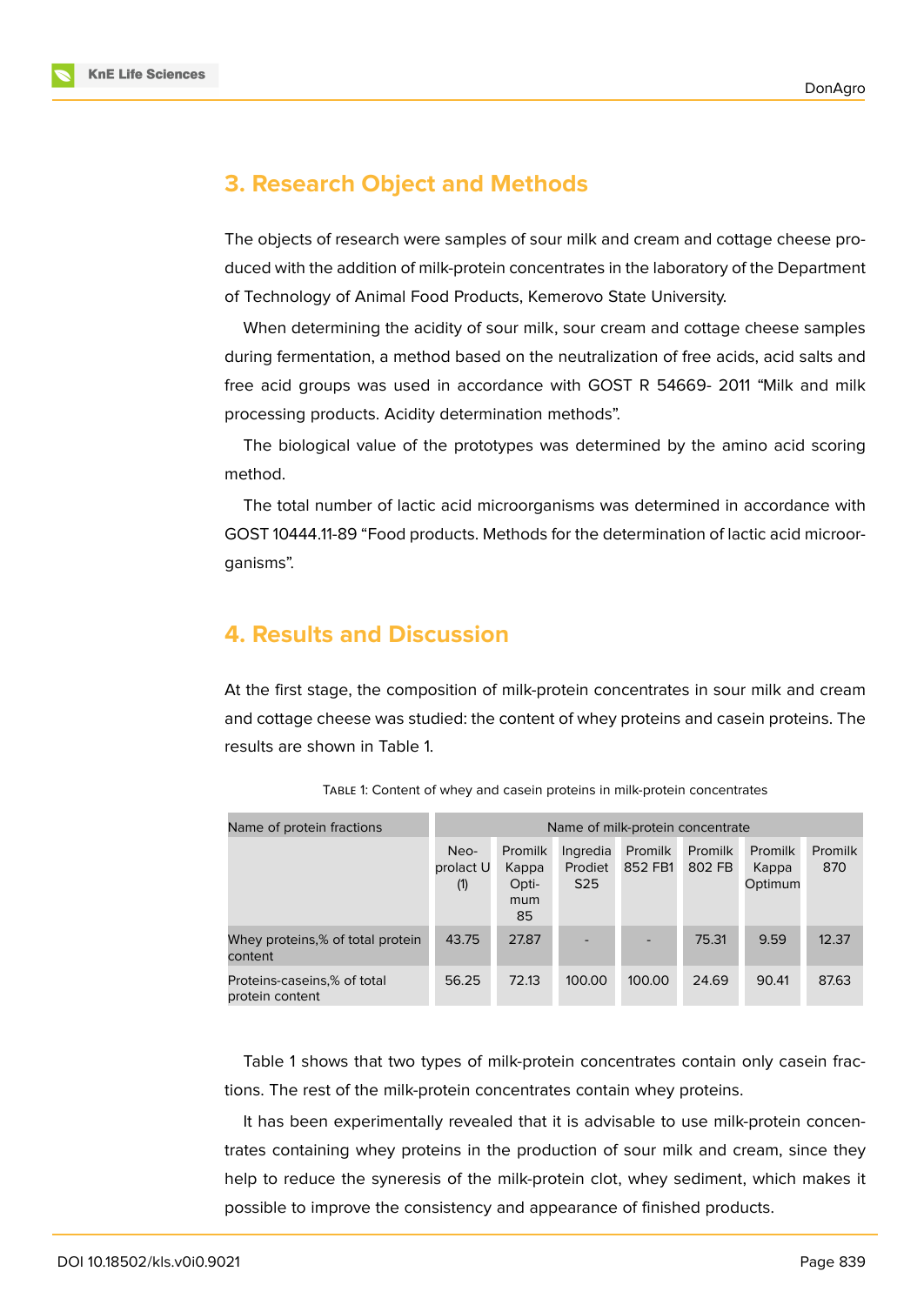

| Name of essential<br>amino acid | Sour milk (control),<br>mg content per<br>100 g of product | Sour milk<br>(experiment), mg<br>content in 100 g<br>of product | Amino acid rate<br>(control),% | Amino acid rate<br>(experience),% |
|---------------------------------|------------------------------------------------------------|-----------------------------------------------------------------|--------------------------------|-----------------------------------|
| Isoleucine                      | 45.5                                                       | 47.1                                                            | 113.8                          | 117.9                             |
| Leucine                         | 80.0                                                       | 85.0                                                            | 114.3                          | 121.4                             |
| Lysine                          | 65.1                                                       | 68.5                                                            | 118.3                          | 124.5                             |
| Methionine                      | 36.4                                                       | 38.1                                                            | 104.1                          | 108.8                             |
| Phenylalanine                   | 67.5                                                       | 69.3                                                            | 112.5                          | 115.5                             |
| Threonine                       | 48.7                                                       | 49.9                                                            | 121.8                          | 124.7                             |
| Tryptophan                      | 11.1                                                       | 11.6                                                            | 111.4                          | 115.6                             |
| Valine                          | 57.5                                                       | 59.1                                                            | 115.0                          | 118.3                             |

TABLE 2: Biological value of sour milk

The biological value of the samples of sour milk and sour cream is presented in Tables 2 and 3. The sample of a dairy product produced according to the classical technology from a mixture normalized milk and cream was used as a control sample.

| Name of essential<br>amino acid | Sour cream<br>(control), mg<br>content per 100 g<br>of product | Sour cream<br>(experiment), mg<br>content in 100 g<br>of product | Amino acid rate<br>(control),% | Amino acid rate<br>(experience),% |
|---------------------------------|----------------------------------------------------------------|------------------------------------------------------------------|--------------------------------|-----------------------------------|
| <b>Isoleucine</b>               | 41.0                                                           | 42.0                                                             | 102.5                          | 105.0                             |
| Leucine                         | 77.1                                                           | 79.0                                                             | 110.2                          | 112.9                             |
| Lysine                          | 60.7                                                           | 62.0                                                             | 110.4                          | 112.7                             |
| Methionine                      | 36.0                                                           | 38.0                                                             | 102.9                          | 108.6                             |
| Phenylalanine                   | 62.1                                                           | 64.0                                                             | 103.6                          | 106.7                             |
| Threonine                       | 42.3                                                           | 44.1                                                             | 105.7                          | 110.3                             |
| Tryptophan                      | 11.4                                                           | 11.9                                                             | 114.3                          | 119.0                             |
| Valine                          | 52.6                                                           | 54.0                                                             | 105.1                          | 108.0                             |

TABLE 3: Biological value of 15% fat content sour cream

The tables demonstrate that the use of milk-protein concentrates increases the content of essential amino acids by 4.5%. In addition, the presence of casein and whey proteins in milk-protein concentrates increases the biological value of finished products.

It was found that in the production of cottage cheese with a 5% fat content, it is recommended to use milk-protein concentrates containing only casein proteins. The absence of a whey protein fraction contributes to an increase in syneresis and good dehydration of sour milk produced during coagulation, excluding the smear consistency and a large amount of free whey. As a result, cottage cheese produced with the use of milk-protein concentrates has a crumbly consistency and a rather dense curd grain.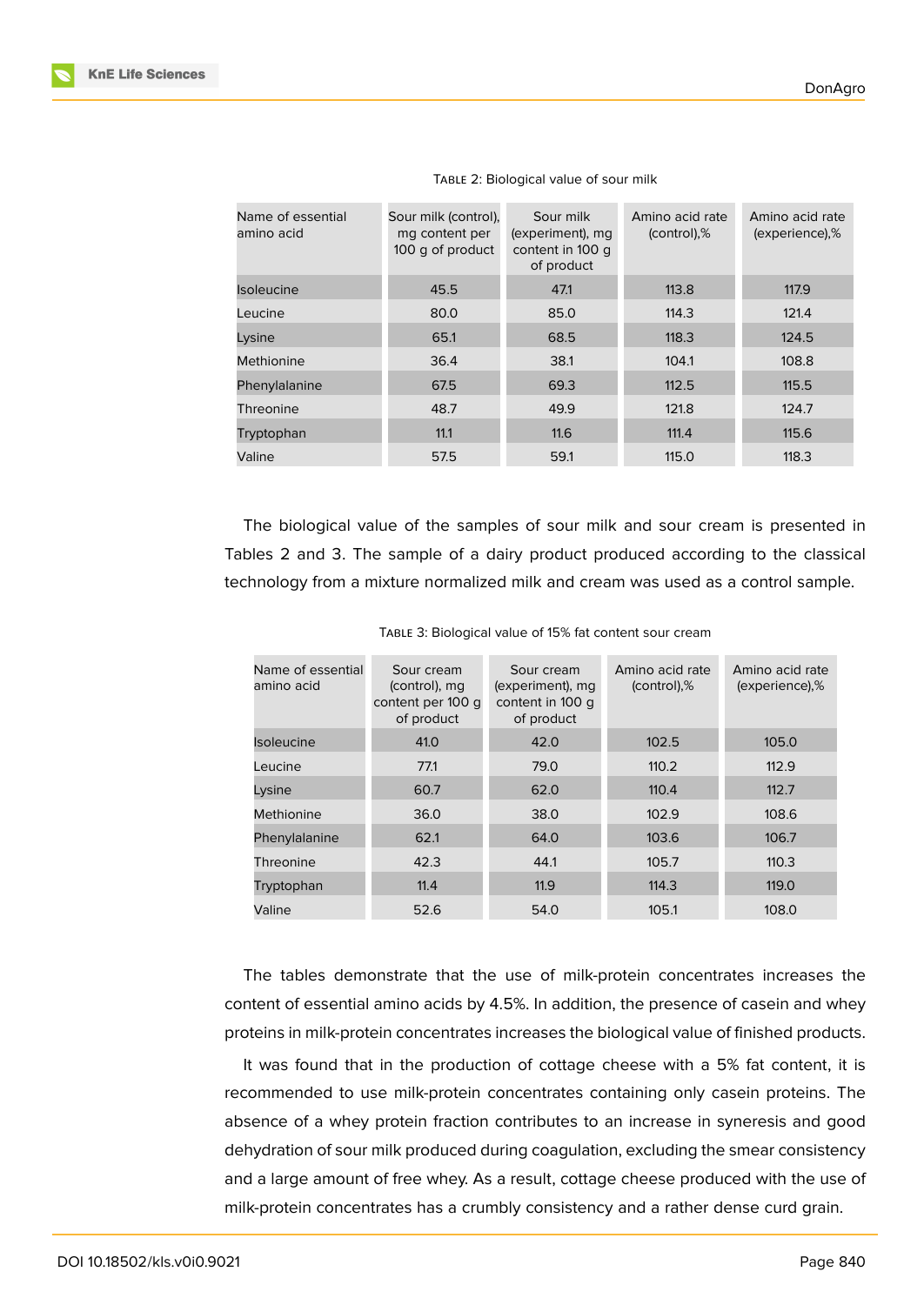**KnE Life Sciences** 

The biological value of the cottage cheese samples is presented in Table 4. The sample of a dairy product produced according to the classical technology from a normalized mixture by the acid-rennet method was used as a control sample. Table 4 shows that the use of milk-protein concentrates increases the content of essential amino acids by 7.0%. The biological value of the finished product increases.

| Name of essential<br>amino acid | Cottage cheese<br>(control), mg<br>content per 100 g<br>of product | Cottage cheese<br>(experiment), mg<br>content in 100 g<br>of product | Amino acid rate<br>(control),% | Amino acid rate<br>(experience),% |
|---------------------------------|--------------------------------------------------------------------|----------------------------------------------------------------------|--------------------------------|-----------------------------------|
| <b>Isoleucine</b>               | 42.3                                                               | 46.4                                                                 | 105.8                          | 116.1                             |
| Leucine                         | 75.0                                                               | 79.9                                                                 | 107.1                          | 114.2                             |
| Lysine                          | 0.0                                                                | 57.8                                                                 | 0.0                            | 105.0                             |
| Methionine                      | 37.7                                                               | 39.1                                                                 | 107.7                          | 111.6                             |
| Phenylalanine                   | 61.6                                                               | 64.8                                                                 | 102.6                          | 107.9                             |
| Threonine                       | 43.3                                                               | 45.1                                                                 | 108.3                          | 112.8                             |
| Tryptophan                      | 11.0                                                               | 11.5                                                                 | 110.2                          | 115.0                             |
| Valine                          | 53.9                                                               | 55.4                                                                 | 107.7                          | 110.8                             |

TABLE 4: Biological value of 5% fat content cottage cheese

In addition, the sample contains "lysine". The use of milk protein concentrates eliminates lysine deficiency whose absence can lead to fatigue, weakness, poor appetite, growth retardation, inability to concentrate, irritability, bleeding in the eyeball, hair loss, anemia and reproductive problems.

The human gastrointestinal tract is home to many probiotic lactic acid microorganisms, lacto- and bifidobacteria. The product of their metabolism - lactic acid - has a number of positive aspects (stimulates intestinal motility; reduces gas formation; stimulates the secretion of digestive juices; improves the absorption of calcium, phosphorus and iron). In addition, lactobacilli can resist to various pathogenic microbes. Due to the production of biologically active substances (organic acids, hydrogen peroxide, antibiotics and bacteriocins), microorganisms which are dangerous for the intestinal activity are displaced. If the concentration of lactic acid bacteria in the content of the chyme is reduced, pathogenic microflora develops. The use of milk-protein concentrates contributes to an increase in the total number of lactic acid microorganisms. Regular consumption of such dairy products can improve the human intestinal microflora.

We studied the effect of milk-protein concentrates on the dynamics of the total number of cells of microorganisms during fermentation of test samples of fermented milk products. The data obtained are shown in Tables 5-7.

The research results demonstrate an increase in the biomass of cells of lactic acid microorganisms in the experimental samples of fermented milk products containing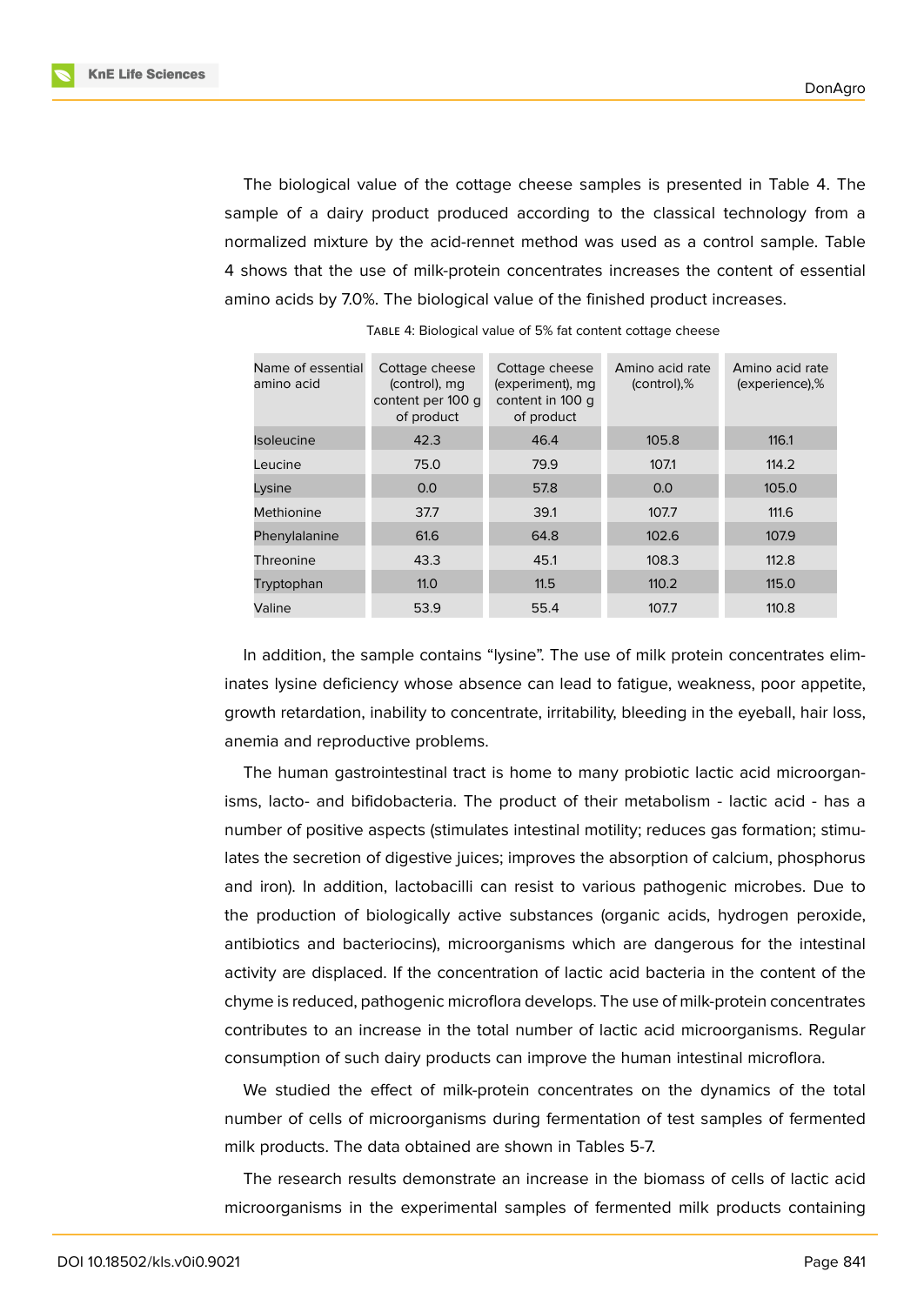| Duration of<br>fermentationhour | The number of lactic acid microorganisms, CFU / g |                      |                                        |                          |                                        |                                    |                      |                      |  |  |
|---------------------------------|---------------------------------------------------|----------------------|----------------------------------------|--------------------------|----------------------------------------|------------------------------------|----------------------|----------------------|--|--|
|                                 | Control                                           |                      | Experiment                             |                          |                                        |                                    |                      |                      |  |  |
|                                 |                                                   | Promilk<br>870       | Ingredia<br>Prodiet<br>S <sub>25</sub> | Neo-<br>prolact U<br>(1) | Promilk<br>Kappa<br>Opti-<br>mum<br>85 | <b>Promillk</b><br>Kappa<br>Otimum | Promilk<br>852 FB1   | Promilk<br>802 FB    |  |  |
| 0                               | $1.3 \times 10^{7}$                               | $1.3 \times 10^{7}$  | $1.3 \times 10^{7}$                    | $1.3 \times 10^{7}$      | $1.3 \times 10^{7}$                    | $1.3 \times 10^{7}$                | $1.3 \times 10^{7}$  | $1.3 \times 10^{7}$  |  |  |
|                                 | $1.7\times10^{7}$                                 | $1.4 \times 10^{7}$  | $1.5 \times 10^{7}$                    | $1.6 \times 10^{7}$      | $1.6 \times 10^{7}$                    | $1.5 \times 10^{7}$                | $1.7 \times 10^{7}$  | $1.9 \times 10^{7}$  |  |  |
| 2                               | $1.9 \times 10^{7}$                               | $1.6 \times 10^{7}$  | $1.7\times10^7$                        | $1.9\times107$           | $2.3 \times 10^{7}$                    | $1.7\times10^{7}$                  | $1.9\times10^{7}$    | $2.1 \times 10^{7}$  |  |  |
| 3                               | $5.4\times10^{8}$                                 | $5.4 \times 10^8$    | $3.7\times10^8$                        | $4.8\times10^{8}$        | $2.1 \times 10^8$                      | $2.1\times10^8$                    | $2.3 \times 10^8$    | $2.5 \times 10^8$    |  |  |
| 4                               | $6.3\times10^{8}$                                 | 5.8 $\times$ 10 $^9$ | $2.3\times10^{9}$                      | $5.5\times10^{9}$        | $2.5\times10^{9}$                      | $3.1\times10^{9}$                  | $3.3\times10^{9}$    | $3.5\times10^9$      |  |  |
| 5                               | $9.02\times10^{9}$                                | $1.3 \times 10^{10}$ | $2.6 \times 10^{10}$                   | $2.4 \times 10^{10}$     | $2.8 \times 10^{10}$                   | $3.3 \times 10^{10}$               | $3.5 \times 10^{10}$ | $3.7\times10^{10}$   |  |  |
| 6                               | $2.5 \times 10^{10}$                              | $1.8 \times 10^{11}$ | $2.8 \times 10^{11}$                   | $2.6 \times 10^{11}$     | $3.2 \times 10^{11}$                   | $3.5 \times 10^{11}$               | $3.7 \times 10^{11}$ | $3.9\times10^{11}$   |  |  |
| 7                               | 3.01 $\times$ 10 $^{10}$                          | $2.3 \times 10^{12}$ | $3.2 \times 10^{12}$                   | $3.1 \times 10^{12}$     | $3.5 \times 10^{12}$                   | $3.7 \times 10^{12}$               | $3.9\times10^{12}$   | $4.1 \times 10^{12}$ |  |  |
| 8                               | $4.5 \times 10^{11}$                              | $2.6 \times 10^{13}$ | $3.6 \times 10^{13}$                   | $3.3 \times 10^{13}$     | $3.7 \times 10^{13}$                   | $3.9 \times 10^{13}$               | $4.1 \times 10^{13}$ | $4.3 \times 10^{13}$ |  |  |

TABLE 5: Dynamics of the total number of cells of lactic acid microorganisms during fermentation of sour milk

TABLE 6: Dynamics of the total number of cells of lactic acid microorganisms during fermentation of 15% fat content sour cream

| <b>Duration of</b><br>fermentation,<br>hour | The number of lactic<br>acid microorganisms,<br>CFU/g |                      | The number of lactic acid microorganisms, CFU / g |                                          |                                        |                             |                      |                      |
|---------------------------------------------|-------------------------------------------------------|----------------------|---------------------------------------------------|------------------------------------------|----------------------------------------|-----------------------------|----------------------|----------------------|
|                                             | Control                                               |                      | Experiment                                        |                                          |                                        |                             |                      |                      |
|                                             |                                                       | Promilk<br>870       | Ingredia<br>Prodiet<br>S <sub>25</sub>            | Neo-<br>prolact U<br>(1)                 | Promilk<br>Kappa<br>Opti-<br>mum<br>85 | Promillk<br>Kappa<br>Otimum | Promilk<br>852 FB1   | Promilk<br>802 FB    |
| 0                                           | $1.3 \times 10^{7}$                                   | $1.3 \times 10^{7}$  | $1.3 \times 10^{7}$                               | $1.3 \times 10^{7}$                      | $1.3 \times 10^{7}$                    | $1.3 \times 10^{7}$         | $1.3 \times 10^{7}$  | $1.3 \times 10^{7}$  |
|                                             | $1.8 \times 10^{7}$                                   | $1.5\times10^7$      | $1.7 \times 10^{7}$                               | $1.8 \times 10^{7}$                      | $1.6 \times 10^{7}$                    | $1.7 \times 10^{7}$         | $1.9\times10^{7}$    | $2.2 \times 10^{7}$  |
| $\overline{2}$                              | $1.9\times10^{7}$                                     | $1.7\times10^{7}$    | $1.9\times10^{7}$                                 | 2.1×107                                  | $2.3 \times 10^{7}$                    | $1.9 \times 10^{7}$         | $2.1 \times 10^{7}$  | $2.5\times10^7$      |
| З                                           | $5.6\times10^8$                                       | $5.6 \times 10^8$    | $3.9\times10^8$                                   | $5.1\times10^8$                          | $2.1 \times 10^8$                      | $2.3\times10^8$             | $2.6\times10^8$      | $2.9\times10^8$      |
| 4                                           | $6.5\times10^8$                                       | $5.9\times10^{9}$    | $2.5\times10^{9}$                                 | 5.6 $\times$ 10 $^{9}$                   | $2.5 \times 10^{9}$                    | $3.3\times10^{9}$           | $3.5\times10^9$      | $3.8\times10^9$      |
| 5                                           | $9.06\times10^{9}$                                    | $1.6 \times 10^{10}$ |                                                   | $2.7.5\times10^{10}$ 2.6 $\times10^{10}$ | $2.8 \times 10^{10}$                   | $3.5 \times 10^{10}$        | $3.7\times10^{10}$   | $4.1 \times 10^{10}$ |
| 6                                           | $2.7 \times 10^{10}$                                  | $2.1 \times 10^{11}$ | $2.9 \times 10^{11}$                              | $2.8 \times 10^{11}$                     | $3.2\times10^{11}$                     | $3.7\times10^{11}$          | $3.9 \times 10^{11}$ | $4.2 \times 10^{11}$ |
| 7                                           | $3.11 \times 10^{10}$                                 | $2.4 \times 10^{12}$ | $3.5 \times 10^{12}$                              | $3.3 \times 10^{12}$                     | $3.5 \times 10^{12}$                   | $3.9 \times 10^{12}$        | $4.1 \times 10^{12}$ | $4.4 \times 10^{12}$ |
| 8                                           | $4.65 \times 10^{11}$                                 |                      | $2.8 \times 10^{13}$ 3.8 $\times 10^{13}$         | $3.5 \times 10^{13}$                     | $3.9 \times 10^{13}$                   | $4.4 \times 10^{13}$        | $4.3 \times 10^{13}$ | $4.6 \times 10^{13}$ |

milk-protein concentrates, which leads to the intensification of acid formation and efficiency of the fermentation process [5].

An increase in the concentration of viable cells of lactic acid microorganisms in the test samples is associated with an in[cre](#page-7-2)ased content of protein and other nutrients [6, 7].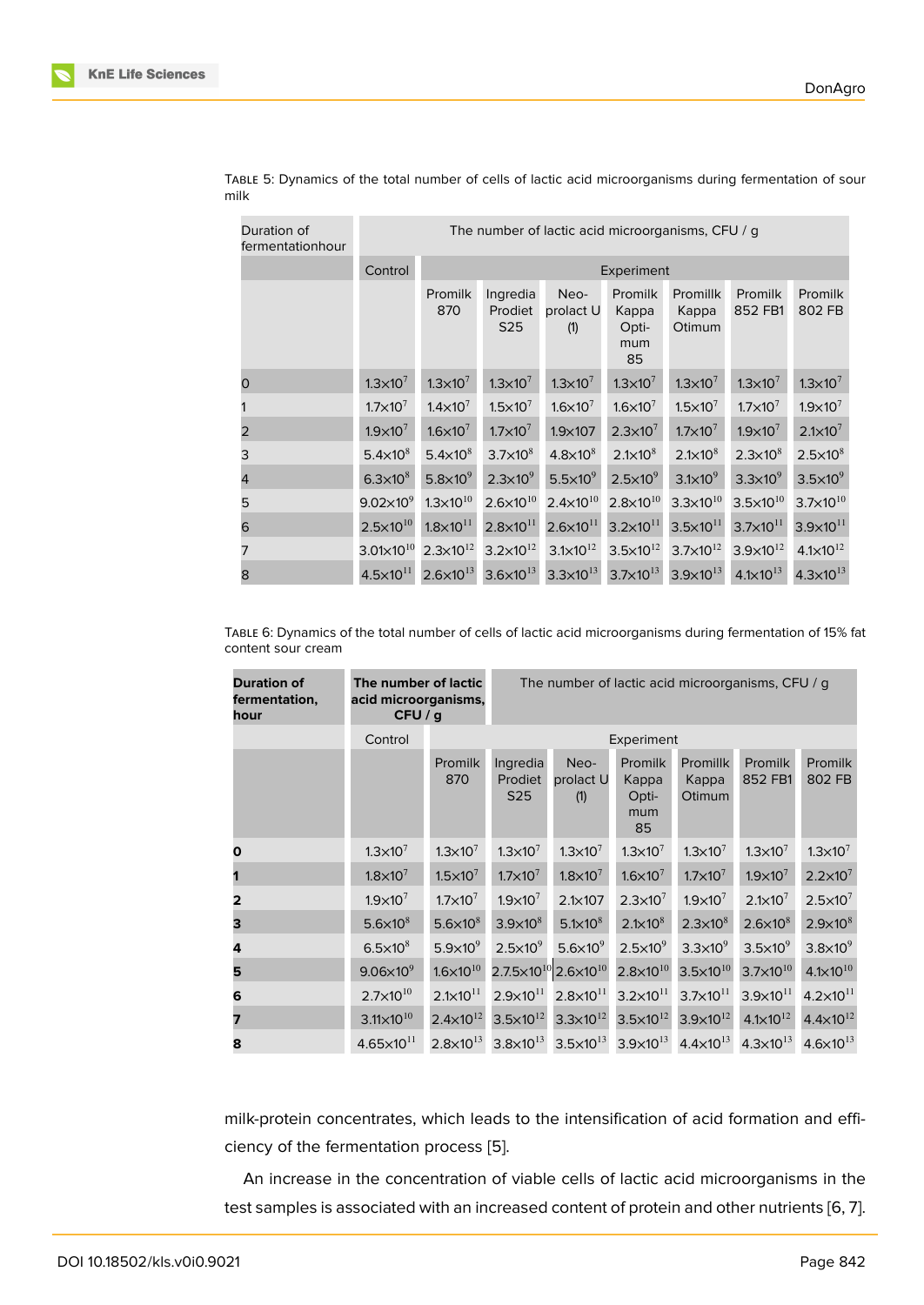| Duration of<br>fermentation, hour | The number of lactic acid microorganisms, CFU / g |                      |                                        |                          |                                               |                             |                      |                      |  |
|-----------------------------------|---------------------------------------------------|----------------------|----------------------------------------|--------------------------|-----------------------------------------------|-----------------------------|----------------------|----------------------|--|
|                                   | Control                                           |                      | Experiment                             |                          |                                               |                             |                      |                      |  |
|                                   |                                                   | Promilk<br>870       | Ingredia<br>Prodiet<br>S <sub>25</sub> | Neo-<br>prolact U<br>(1) | <b>Promilk</b><br>Kappa<br>Opti-<br>mum<br>85 | Promillk<br>Kappa<br>Otimum | Promilk<br>852 FB1   | Promilk<br>802 FB    |  |
| 0                                 | $1.3 \times 10^{7}$                               | $1.3 \times 10^{7}$  | $1.3 \times 10^{7}$                    | $1.3\times10^{7}$        | $1.3 \times 10^{7}$                           | $1.3\times10^7$             | $1.3 \times 10^{7}$  | $1.3 \times 10^{7}$  |  |
|                                   | $1.8 \times 10^{7}$                               | $1.5 \times 10^{7}$  | $1.7 \times 10^{7}$                    | $1.8 \times 10^{7}$      | $1.6 \times 10^{7}$                           | $1.7\times10^7$             | $1.9\times10^{7}$    | $2.2 \times 10^{7}$  |  |
| 2                                 | $1.9\times10^{7}$                                 | $1.7 \times 10^{7}$  | $1.9\times10^{7}$                      | $2.1\times107$           | $2.3 \times 10^{7}$                           | $1.9\times10^{7}$           | $2.1 \times 10^{7}$  | $2.5 \times 10^7$    |  |
| 3                                 | $5.6 \times 10^8$                                 | $5.6 \times 10^8$    | $3.9\times10^8$                        | $5.1 \times 10^8$        | $2.1 \times 10^8$                             | $2.3 \times 10^8$           | $2.6 \times 10^8$    | $2.9\times10^8$      |  |
| 4                                 | $6.5\times10^8$                                   | $6.1\times10^{9}$    | $2.8\times10^{9}$                      | $5.8\times10^{9}$        | $2.5\times10^{9}$                             | $3.3\times10^9$             | $3.5\times10^{9}$    | $3.8\times10^9$      |  |
| 5                                 | $9.06\times10^{9}$                                | $1.6 \times 10^{10}$ | $2.9 \times 10^{10}$                   | $2.8 \times 10^{10}$     | $2.8 \times 10^{10}$                          | $3.5 \times 10^{10}$        | $3.7\times10^{10}$   | $4.1 \times 10^{10}$ |  |
| 6                                 | $2.7\times10^{10}$                                | $2.1 \times 10^{11}$ | $2.9 \times 10^{11}$                   | $2.9 \times 10^{11}$     | $3.2 \times 10^{11}$                          | $3.7 \times 10^{11}$        | $3.9 \times 10^{11}$ | $4.2 \times 10^{11}$ |  |
| 7                                 | $3.11 \times 10^{10}$                             | $2.4 \times 10^{12}$ | $3.7 \times 10^{12}$                   | $3.3 \times 10^{12}$     | $3.5 \times 10^{12}$                          | $3.9 \times 10^{12}$        | $4.1 \times 10^{12}$ | $4.4 \times 10^{12}$ |  |
| 8                                 | $4.65\times10^{11}$                               | $2.8 \times 10^{13}$ | $4.1 \times 10^{13}$                   | $3.9 \times 10^{13}$     | $4.1 \times 10^{13}$                          | $4.4 \times 10^{13}$        | $4.3 \times 10^{13}$ | $4.6 \times 10^{13}$ |  |

TABLE 7: Dynamics of the total number of cells of lactic acid microorganisms during fermentation of 5% fat content cottage cheese

The research results indicate that a rather sharp increase in the number of lactic acid microorganisms in experimental samples 3 hours after the fermentation is associated with the rapid adaptation of microorganisms to the milk environment [8].

### **5. Conclusion**

Currently, protein concentrates used in the production of dairy products have gained popularity. This is due to good anabolic properties and bioavailability of concentrates, increased awareness of the Russian population about benefits of dairy products and ingredients, an increase in purchasing power, trends towards healthy eating and healthy lifestyle [9-11].

The studies confirmed that the use of milk-protein concentrates in the production of fermented milk products increases the content of essential amino acids, reduces duration of the fermentation process due to active acidification, increases the concentration of viable cells of microorganisms, creates the desired consistency of finished products with required structural and mechanical properties (due to the increased content of the protein fractions); improves taste; expands the range of fermented milk products; increases the product yield; improves the manufacturability of production, including the turnover of the main technological equipment and production areas.